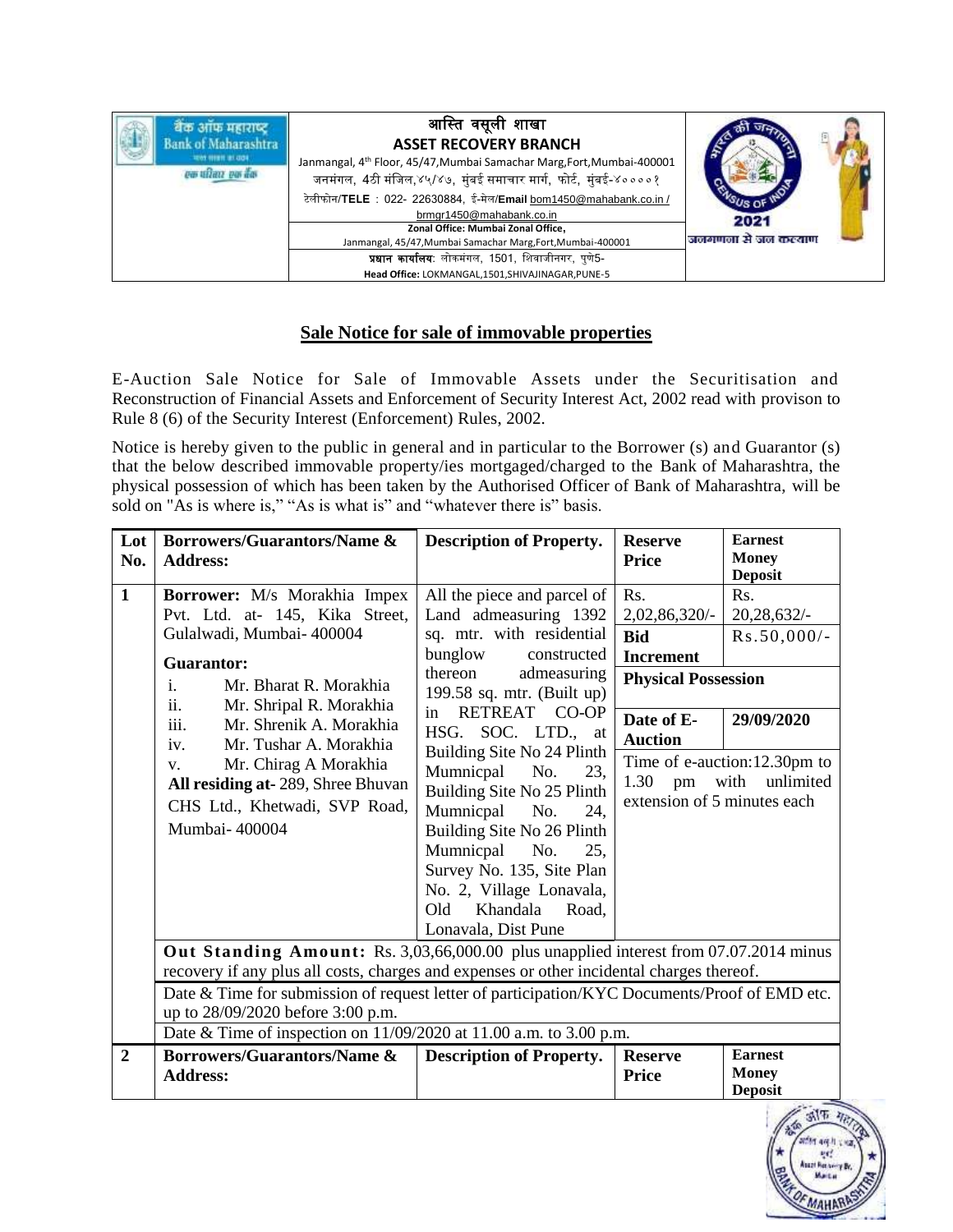| M/s<br>Kuldeep<br><b>Borrower:</b><br>Infrastructure Pvt. Ltd. at-281-282<br>Sunder Transport Lane, Kolsa<br>Bunder, Darukhana, Mumbai 400<br>010<br><b>Guarantors:</b><br>Mr. Jayshankar R Mishra<br>i.                     | All that piece and parcel of<br>Row House No. 4, Ganesh<br>Villa, Plot No. 27, Sector<br>No. 26, Parsik Hill, Near<br>Mayor's Bunglow, C.B.D.<br>Belapur, Navi Mumbai-<br>400<br>614<br>admeasuring                                                                                                                                                     | Rs.<br>$1,08,22,500/$ -<br><b>Bid</b><br><b>Increment</b><br><b>Physical Possession</b>                                                      | Rs.<br>$10,82,250/-$<br>$Rs.50,000/-$                                            |  |  |  |  |
|------------------------------------------------------------------------------------------------------------------------------------------------------------------------------------------------------------------------------|---------------------------------------------------------------------------------------------------------------------------------------------------------------------------------------------------------------------------------------------------------------------------------------------------------------------------------------------------------|----------------------------------------------------------------------------------------------------------------------------------------------|----------------------------------------------------------------------------------|--|--|--|--|
| ii. Mr. Gyanshankar R Mishra<br>iii. Mr. Shekhar A Jadhav<br>iv. Mr. Amit Bipin Shah                                                                                                                                         | 2405 sq. ft. (Built up)                                                                                                                                                                                                                                                                                                                                 | Date of E-<br>29/09/2020<br><b>Auction</b><br>Time of e-auction:12.30pm to<br>1.30<br>with<br>unlimited<br>pm<br>extension of 5 minutes each |                                                                                  |  |  |  |  |
| up to 28/09/2020 before 3:00 p.m.                                                                                                                                                                                            | Out Standing Amount: Rs. 1,48,36,173.00 plus unapplied interest from 15.05.2014 minus<br>recovery if any plus all costs, charges and expenses or other incidental charges thereof.<br>Date & Time for submission of request letter of participation/KYC Documents/Proof of EMD etc.<br>Date & Time of inspection on $19/09/2020$ at 11.00 am to 3.00pm. |                                                                                                                                              |                                                                                  |  |  |  |  |
| <b>Borrowers/Guarantors/Name &amp;</b><br>$\mathbf{3}$<br><b>Address:</b>                                                                                                                                                    | <b>Description</b><br>of  <br>Property.                                                                                                                                                                                                                                                                                                                 | <b>Reserve</b><br><b>Price</b>                                                                                                               | <b>Earnest Money</b><br><b>Deposit</b>                                           |  |  |  |  |
| Borrower: M/s Pinrap Packaging Pvt.<br>Ltd. at- Shop 224, Second Floor,<br>Dimple Arcade Premises Co-op                                                                                                                      | All that piece and parcel<br>of<br>Industrial<br>Shed/<br>Structures along with<br>Land bearing Gut No.                                                                                                                                                                                                                                                 | Rs.<br>2,86,80,576<br>$\sqrt{-}$                                                                                                             | Rs.28,68,058/-                                                                   |  |  |  |  |
| Society Ltd. Behind Sai Baba Mandir,                                                                                                                                                                                         |                                                                                                                                                                                                                                                                                                                                                         |                                                                                                                                              |                                                                                  |  |  |  |  |
| Thakur Complex, Kandivali East,<br>Mumbai- 400 101                                                                                                                                                                           | Paiki<br>126/2,<br>265,<br>127/1,2<br>admeasuring                                                                                                                                                                                                                                                                                                       | <b>Bid</b><br><b>Increment</b>                                                                                                               | $Rs.50,000/-$                                                                    |  |  |  |  |
| <b>Guarantors:</b><br>Shri Rang Behari Bhoot,<br>a.                                                                                                                                                                          | 1.20 Hectares i.e. 12000<br>sq. mtr. At Village                                                                                                                                                                                                                                                                                                         | <b>Physical Possession</b>                                                                                                                   |                                                                                  |  |  |  |  |
| Shri Abhishek Bhoot<br>$\mathbf{b}$ .<br>Shri Puneet Bhoot<br>$c_{\cdot}$                                                                                                                                                    | Kalamgaon,<br>Taluka<br>Shahpur, Near Hotel                                                                                                                                                                                                                                                                                                             | Date of E-<br><b>Auction</b>                                                                                                                 | 29/09/2020                                                                       |  |  |  |  |
| <b>Smt Nutan Bhoot</b><br>d.<br>Giriraj Packaging Solutioins<br>e.<br>(Prop: Rang Bihari Bhoot)                                                                                                                              | Hill<br>Top,<br>Opposite<br>Bharat Spring Limited,<br>Mumbai- Agra National<br>Highway, Dist Thane-<br>421 301                                                                                                                                                                                                                                          | 1.30<br>pm                                                                                                                                   | Time of e-auction:12.30pm to<br>with<br>unlimited<br>extension of 5 minutes each |  |  |  |  |
| <b>Outstanding Amount: Rs. 3,20,84,374.89</b><br>recovery if any plus all costs, charges and expenses or other incidental charges thereof.                                                                                   | plus unapplied interest from 01.01.2015 minus                                                                                                                                                                                                                                                                                                           |                                                                                                                                              |                                                                                  |  |  |  |  |
| Date & Time for submission of request letter of participation/KYC Documents/Proof of EMD etc.<br>up to 28/09/2020 before 3:00 p.m.<br>Date & Time of inspection on 14/09/2020 at 12.00 noon to 3.00 p.m. (Prior Appointment) |                                                                                                                                                                                                                                                                                                                                                         |                                                                                                                                              |                                                                                  |  |  |  |  |

- 1. Auction Sale/bidding would be only E "Online Electronic Bidding" process, through web portal [https://www.bankeauctions.com.](https://www.bankeauctions.com/)
- 2. The intending bidder shall hold a valid email address, and should register their name at portal [https://www.bankeauctions.com](https://www.bankeauctions.com/) and get their User ID and password. For details please contact M/s.C1 India Pvt. Ltd **e-mail** [support@bankeauctions.com,](mailto:support@bankeauctions.com) **Helpline no.** 120-4888888. Or Mr. Hareesh Gowda, **e-mail** hareesh.gowda@c1india.com **Mobile No.** 9594597555,
- 3. This publication notice is also Thirty days' statutory notice under SARFAESI Act to the above mentioned accounts' borrowers/guarantors/mortgagors.